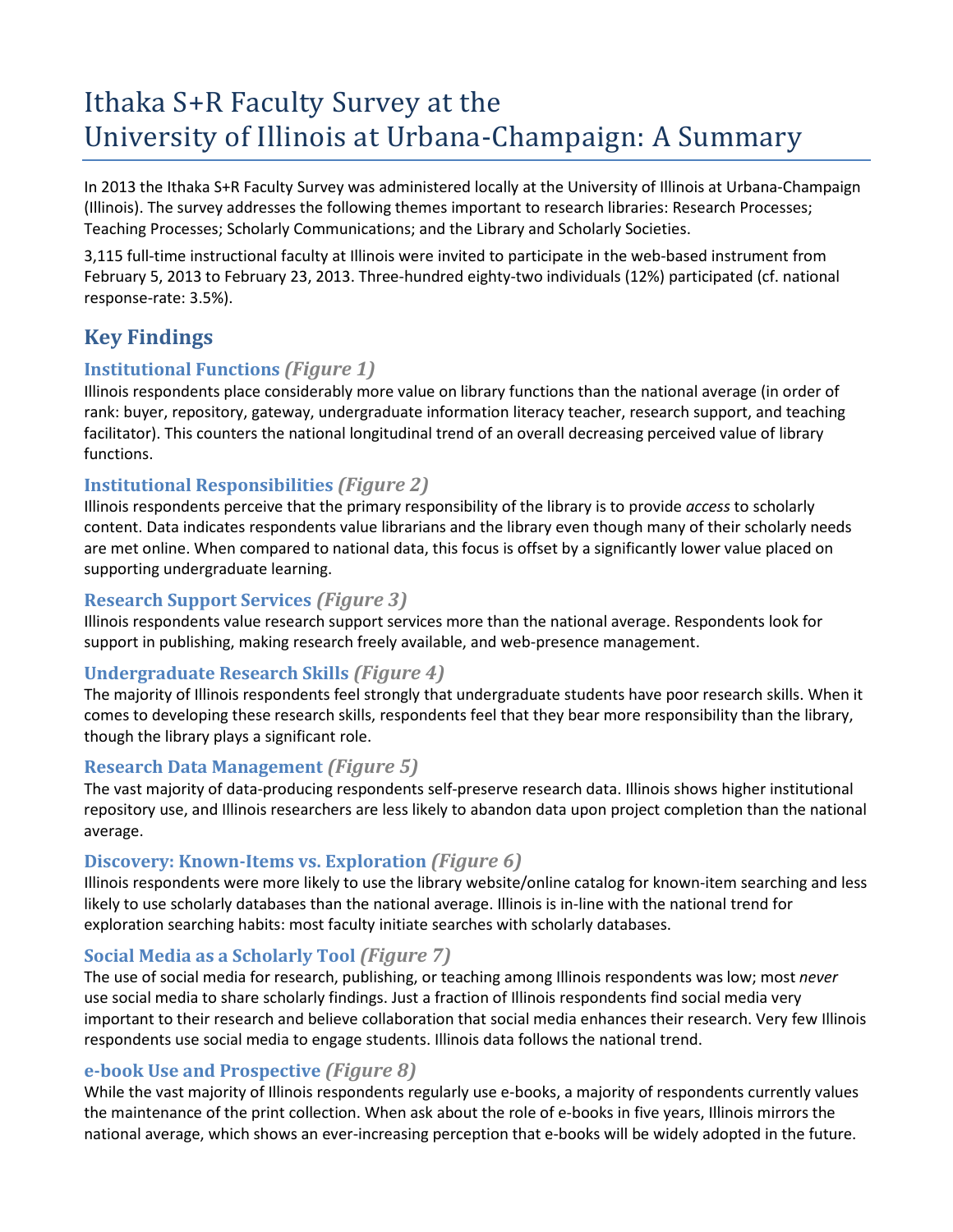

#### **How important is it to you that your college or university library provides each of the functions below or serves in the capacity listed below?**

- The library pays for resources I need, from academic journals to books to electronic databases
- The library serves as repository of resources in other words, it archives, preserves, and keeps track of resources
- **The library serves as a starting point or "gateway" for locating information for my research**
- **The library supports and facilitates my teaching activities**
- **The library provides active support that helps to increase the productivity of my research and** scholarship
- The library helps undergraduates develop research, critical analysis, and information literacy skills

Notes on interpreting results: Respondents were asked to use a 10-point scale (e.g. "10" equals "Extremly important"). For this summary we have grouped responses 8,9 and 10 together and characterized as "strong" which is also the method used by the Ithaka S+R National Faculty Survey and other local survey pilots such as Texas A&M.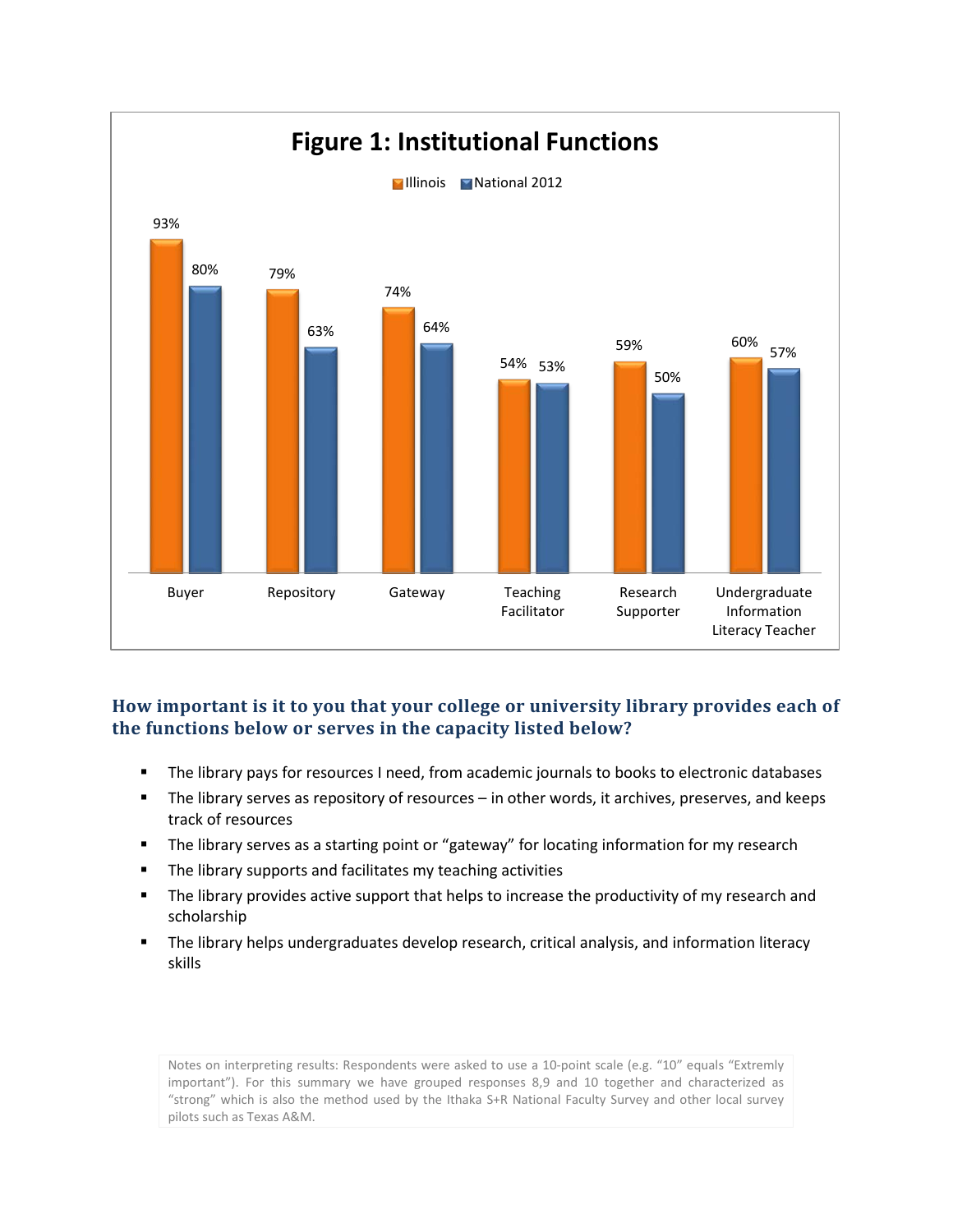

# **Please indicate how well each statement below describes your point of view:**

- The primary responsibility of my college or university library should be facilitating my access to any scholarly materials in print or digital form that I may need for my research and teaching
- **The primary responsibility of my college or university library should be supporting** undergraduate students learning by helping students to develop research skills and find, access, and make use of needed materials
- **Because scholarly material is available electronically, colleges and universities should redirect** the money spent on library buildings and staff to other needs
- **Because faculty have easy access to academic content online, the role librarians play at this** institution is becoming much less important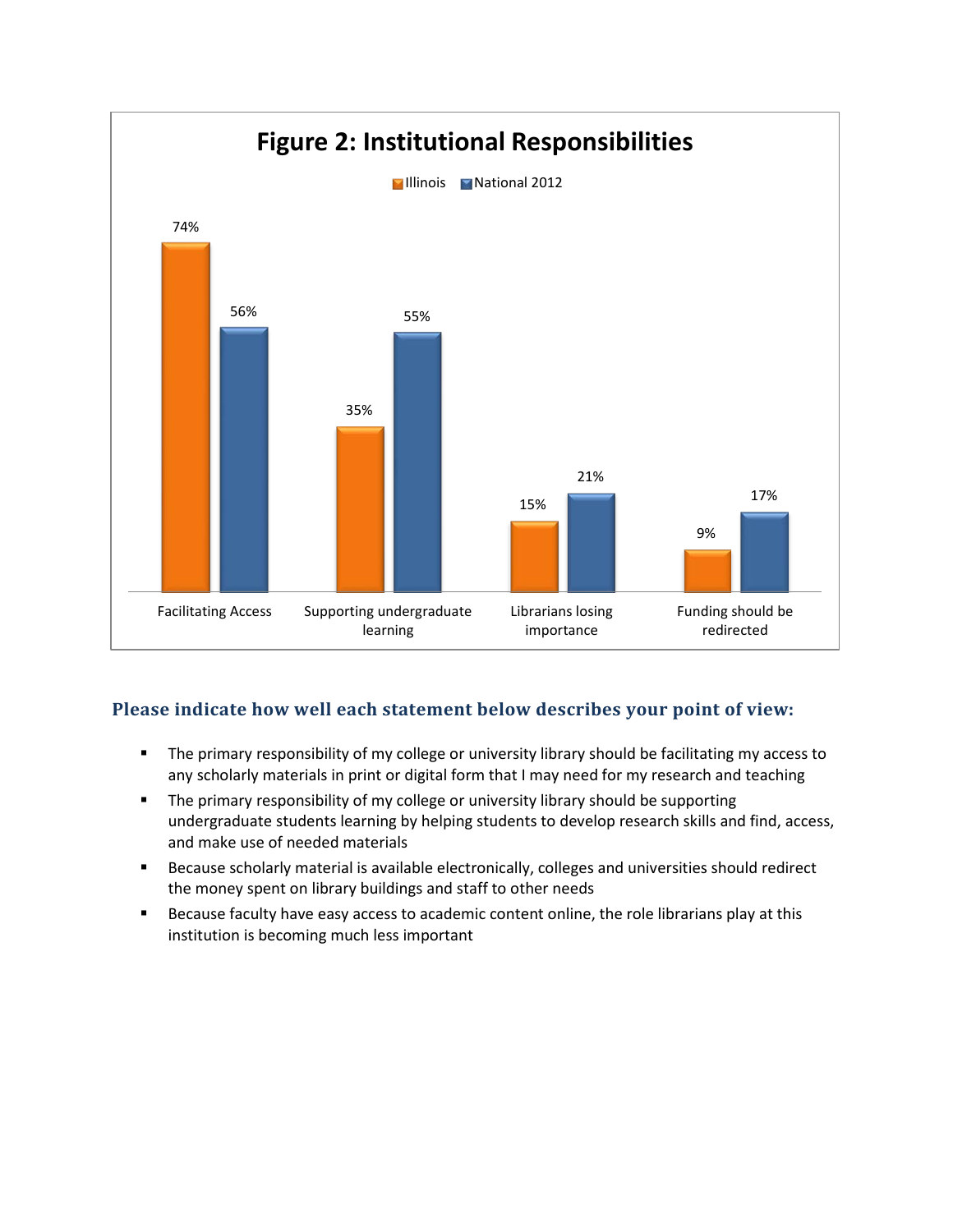

**How valuable do you find support from your college or university library, scholarly society, university press, or another service provider for each of the following aspects of the publication process, or how valuable would you find it if this support was offered to you?** 

- **Helping me understand and negotiate favorable publication contracts**
- **Helping me determine where to publish a given work to maximize its impact**
- **Helping me to assess the impact of my work following its publication**
- Managing a public webpage for me that lists links to my recent scholarly outputs, provides information on my areas of research and teaching, and provides contact information for me
- Making a version of my research outputs freely available online in addition to the formally published version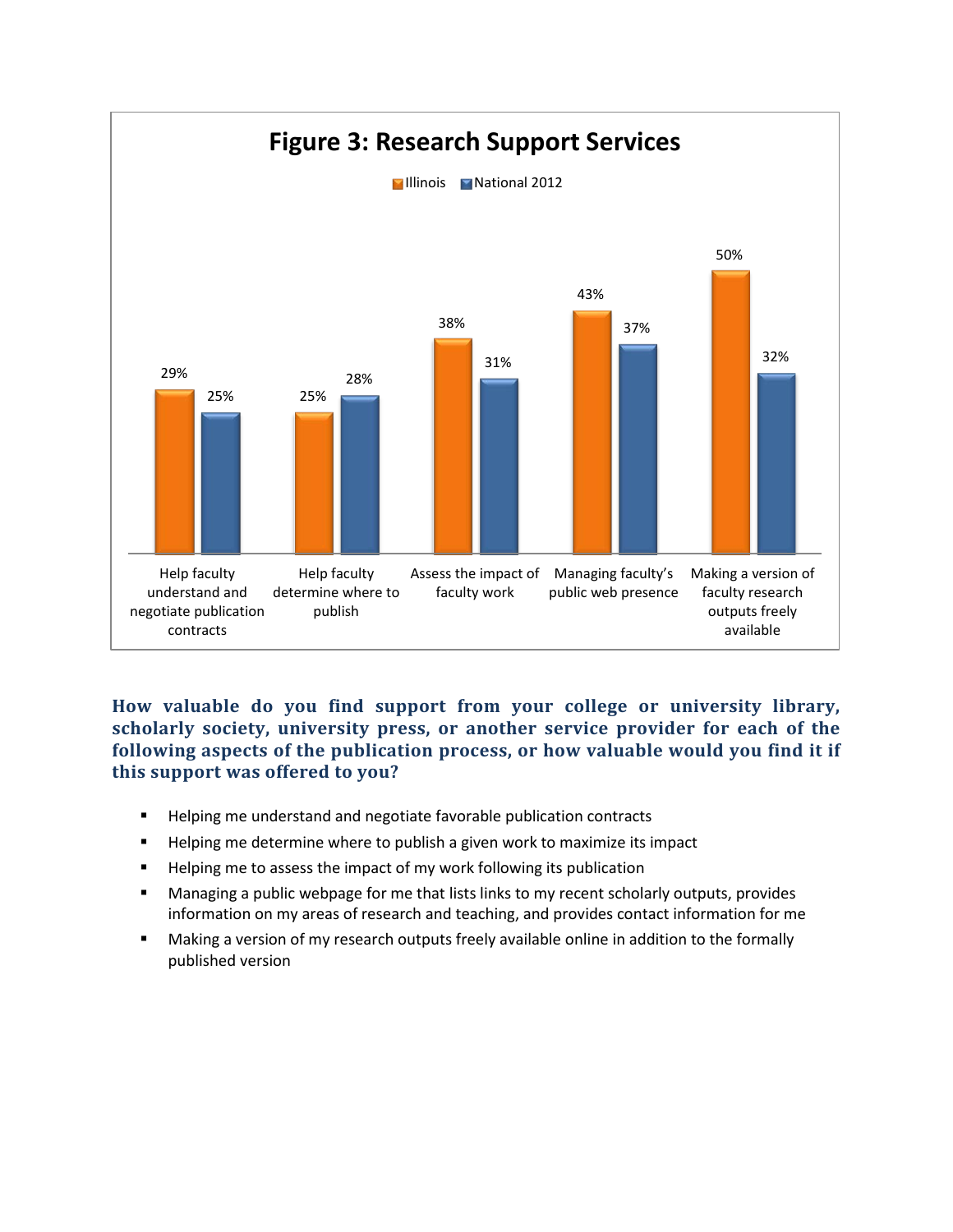

# **Please indicate how well each statement below describes your point of view:**

- My undergraduate students have poor skills related to locating and evaluating scholarly information
- **•** Developing the research skills of my undergraduate students related to locating and evaluating scholarly information is principally my responsibility
- **Developing the research skills of my students related to locating and evaluating scholarly** information is principally my academic library's responsibility
- Librarians at my college or university library contribute significantly to my students' learning by helping them to find, access, and make use of a range of secondary and primary sources in their coursework
- **EXED 1** Librarians at my college or university library contribute significantly to my students' learning by helping them to develop their research skills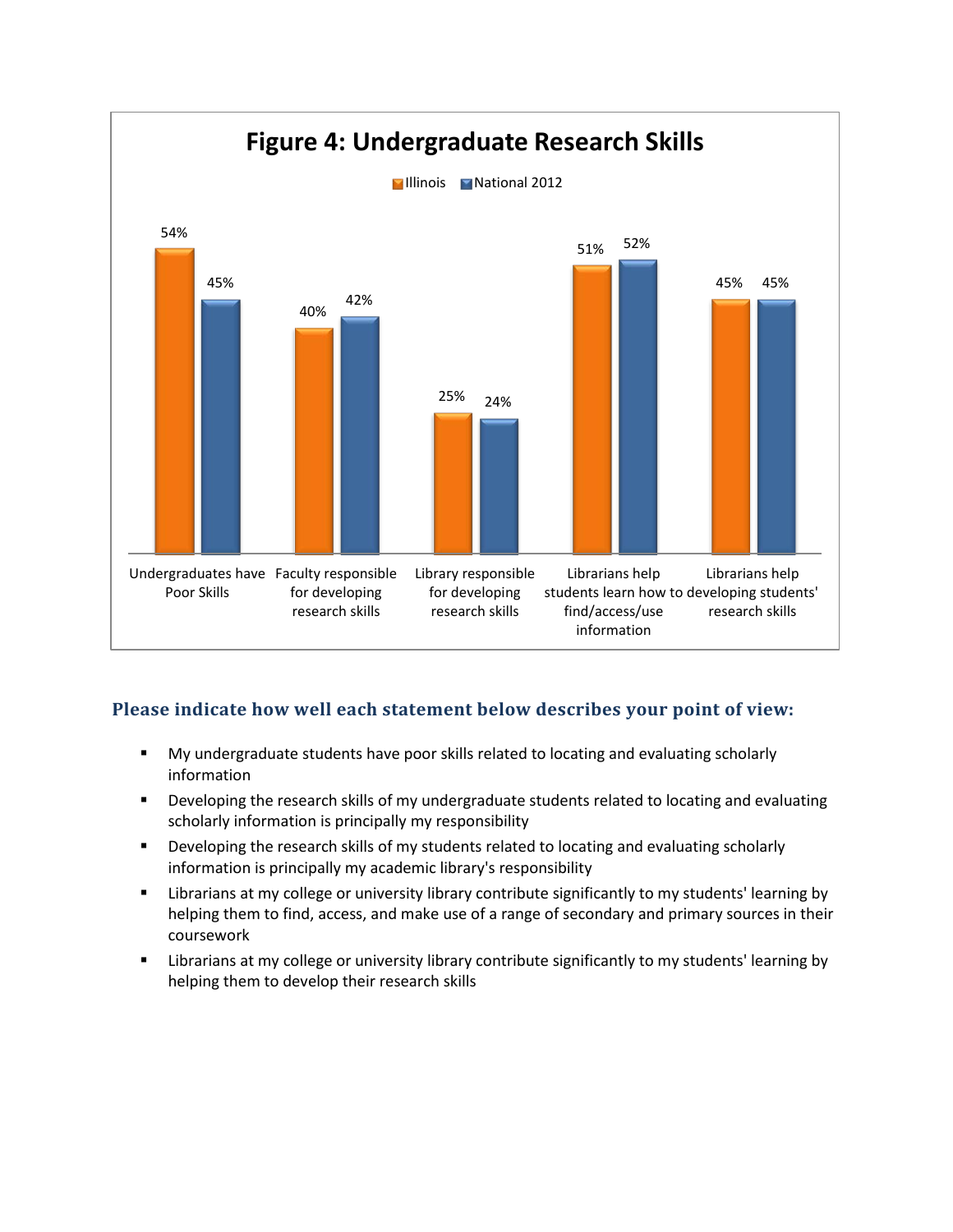

**In the course of your research, you may build collections of scientific, qualitative, quantitative, or primary source research data. If these collections of research data are preserved following the conclusion of the projects, what methods are used to preserve them? Please select each method by which they are preserved or indicate that they are not preserved.**

- **I** preserve these materials myself, using commercially or freely available software or services
- **I** preserve these materials myself in a repository made available by my institution or another type of online repository
- **My campus or university library preserves these materials on my behalf**
- **A** publisher preserves these materials on my behalf alongside the final research output
- **These materials are generally not preserved following the conclusion of a project**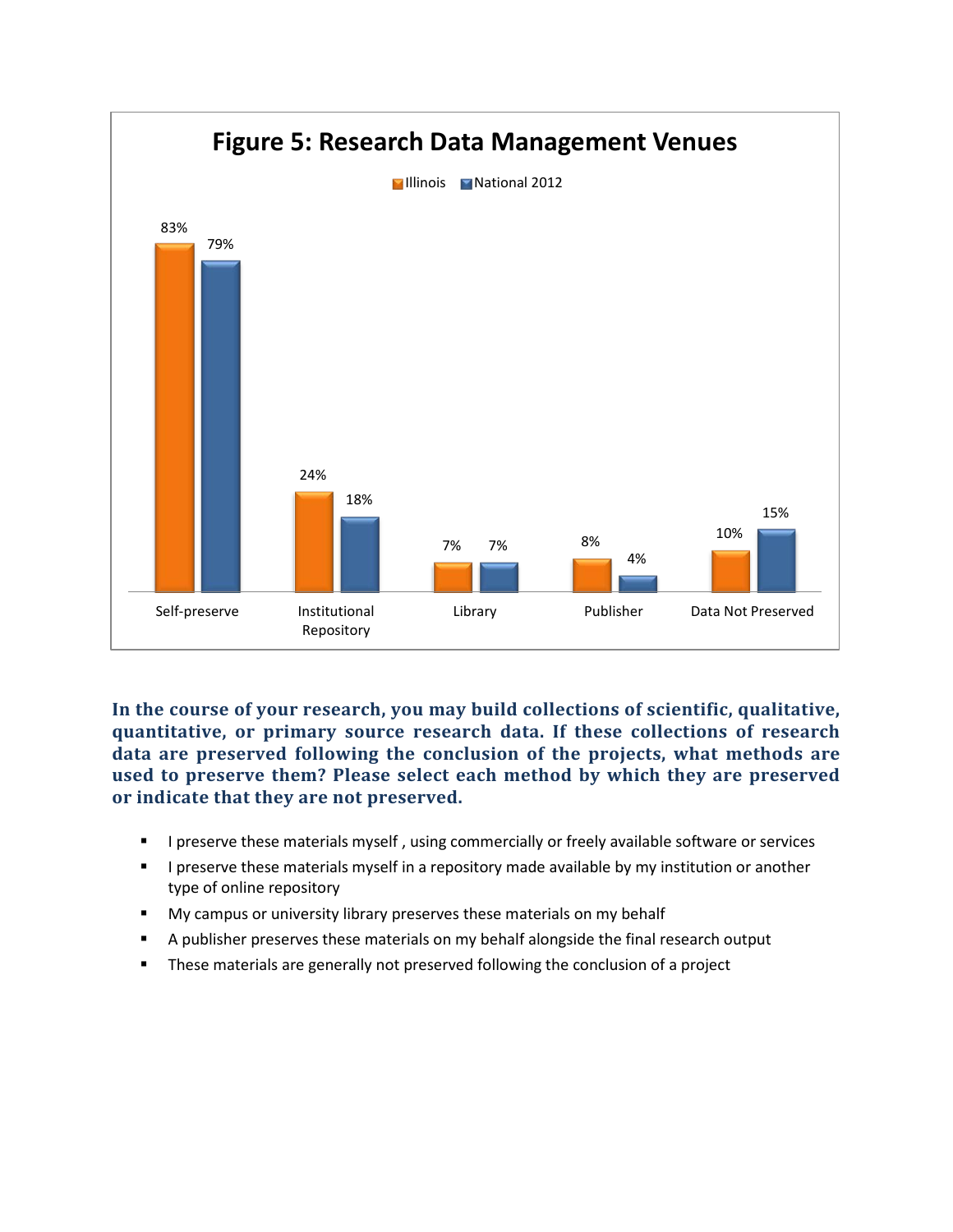

#### **When you try to locate a specific piece of secondary scholarly literature that you already know about but do not have in hand, how do you most often begin your process?**

Visit my college or university library's website or online catalog / Search on a specific scholarly database or search engine / Search on a general purpose search engine / Ask a colleague / Ask a librarian / Other

#### **When you explore the scholarly literature to find new journal articles and monographs relevant to your research interests, how do you most often begin your process?**

Visit my college or university library's website or online catalog / Search on a specific scholarly database or search engine / Search on a general purpose search engine / Ask a colleague / Ask a librarian / Other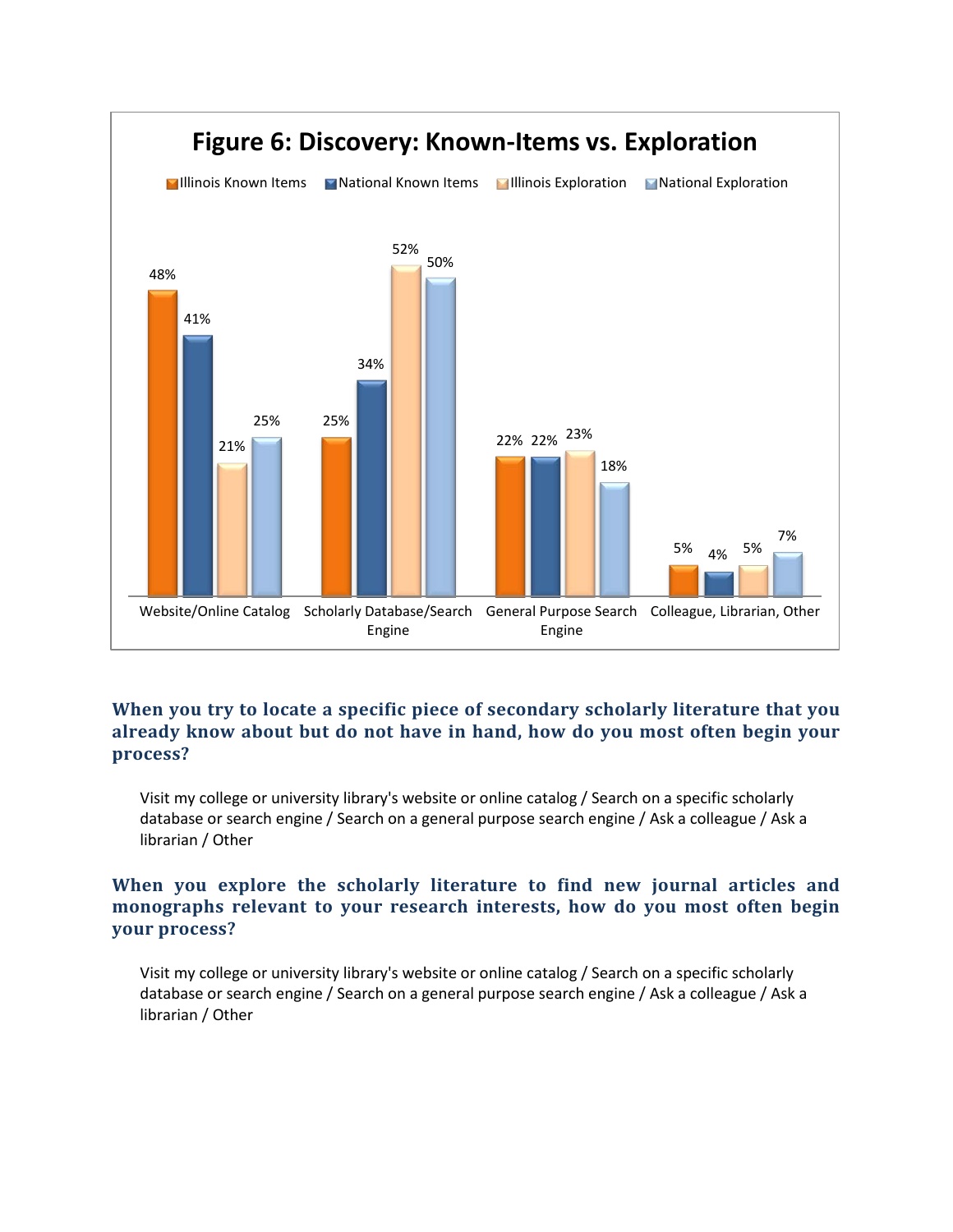

Scholars draw on a variety of different **types of scholarly materials in their research**. How important to your research is each of the following types of materials **[Blogs/Social Media]**?

You may employ a variety of different tactics to **"keep up"** with current scholarship in your field on a regular basis. Please use the scales below to rate how important each of the following methods **[Following other researchers through blogs/social media]** is for staying current with new scholarship in your field.

You may have the opportunity to **share the findings of your scholarly research** in a variety of different formats. Please use the scales below to indicate how often you have shared the findings of your scholarly research in each of the following ways **[Blogs or social media]** in the past five years – often, occasionally, rarely, or never, for each item.

**In your undergraduate teaching,** you may have had the opportunity to introduce new pedagogies or approaches that take advantage of the opportunities offered by digital technology to change how you impart knowledge to your students, assign readings and coursework, and evaluate your students. How often do you do each of the following **[Social media to keep in touch with your students]** in your undergraduate teaching?